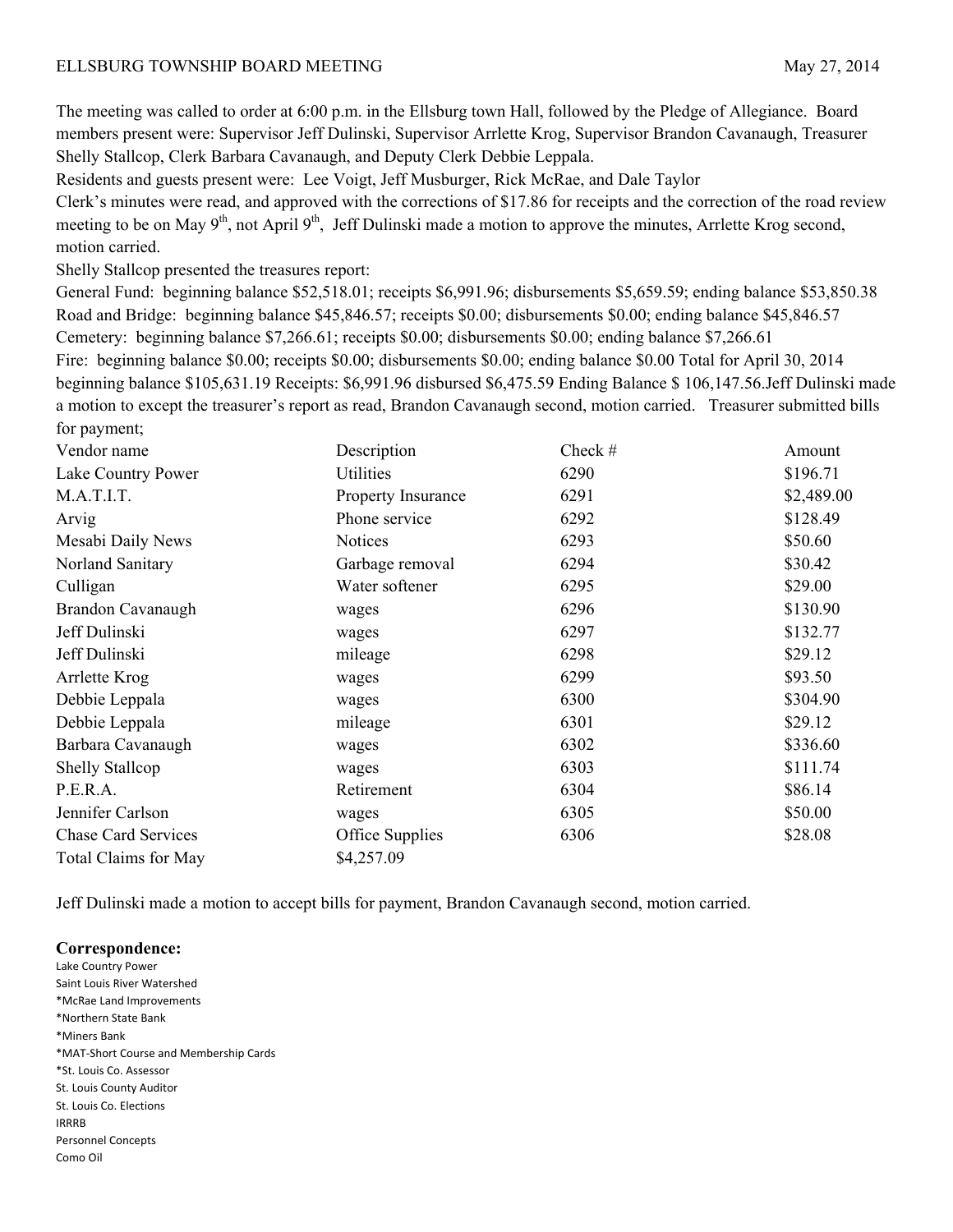International League of Cities Lake Country Power ARVIG SLCATO Elections Systems Software IREA Advisor Residents' Concerns:

Jeff Musburger suggested that there should be3 shifts instead of 2 for election judges. Dale Taylor stated that he would like his driveway repaired, and also his mailbox area fixed. Lee Voigt and Dale Taylor raised concerns about the County maintaining roads.

## **Old Business:**

Road work estimates were opened and read, Rick McRae was the only one. Arrlette Krog made a motion to accept Rick McRae's contract, Jeff Dulinski second, motion approved. Rick McRae was awarded the contract. Ellsburg Web Page needs to be updated to include pictures of board members. Cemetery is looking nice.

## **New Business:**

Signature cards for bank were signed. Short course for June: Jeff Dulinski will be going to Local Board of Appeal training, Brandon Cavanaugh and Arrlette Krog will be going to Supervisor & Treasurer training, and Barb Cavanaugh will be going for Election training. Suggestion was made to change date of Centennial celebration to Labor Day; it was decided to leave it on the parade day of July 5<sup>th</sup>. Suggestion was made of Melrude Pub to have a street dance, and to contact positions for centennial. The next Community Club meeting will be held June  $17<sup>th</sup>$ , at 7:00 P.M. There was nothing new to report on the Pavilion. Shelly Stallcop stated she would like to see the air conditioner installed in the hall. Jeff Dulinski stated that he spoke to Johns about getting trailer removed near West Bass Fire Hall. A Quote had not been received from Northern Lights about surveying township property. Road review was discussed and order of priority was issued. Arrlette made a motion to approve culvert on Young Lake Road; Jeff Dulinski second; motion carried. Jeff Dulinsky stated that Blackburn drive needs gravel and the threshold in the bathroom needs to be repaired. Pile of black dirt needs to be dropped off and Rick McRae and Lee Voigt will work together on it. Gravel needs to be installed around merry-go-round. Arrlette Krog stated she would like to see road repairs kept in check. Checking other venders for calcium chloride for roads. Jeff Dulinski made a motion to approve list of priorities, Brandon Cavanaugh second, motion carried.

Arrlette Krog made motion to adjourn the meeting at 7:27 P.M. Brandon Cavanaugh second. Meeting was adjourned.

Respectfully submitted,

 $\mathcal{L}_\text{max}$ 

Town Clerk Chair

Date